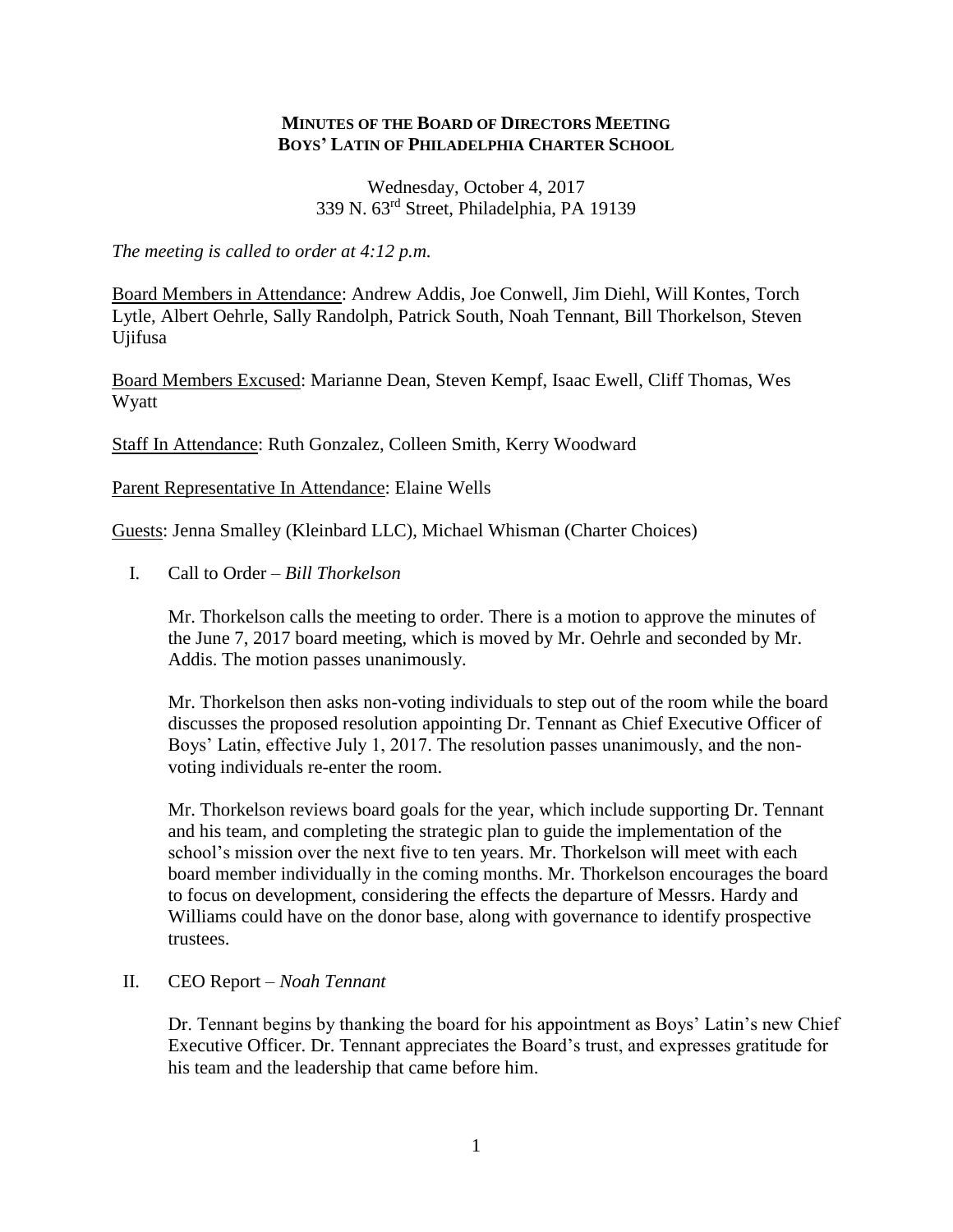Dr. Tennant states that the Boys' Latin team has been excited about the 2017-2018 school year, and begins a presentation which revisits and unpacks Boys' Latin's mission: to prepare boys for success in college and beyond. Dr. Tennant explains that he sat down with teachers to review major topics to be covered throughout the semester, and how the Boys' Latin team can accomplish these goals.

Dr. Tennant reviews how success at Boys' Latin is measured, with one of those factors being test scores. Dr. Tennant discusses the consideration Boys' Latin should give to test scores, and how preparation for standardized testing begins at the middle school level.

In terms of preparation, Dr. Tennant states that Boys' Latin has set its sights on what effective instruction looks like, with an emphasis on critical and analytical thinking in the classroom. Students take ownership over their learning, and demonstrate effective instruction through the exchange and generation of new ideas. Dr. Tennant discusses the challenges of blending test preparation with this classroom environment, and determining the most effective ways in which boys learn the best.

Dr. Tennant explores another avenue of measuring student success through behavior and social preparation for life in college: students need to navigate dating, dorm-life and communication with professors upon entering college. Boys' Latin teaches its student body to advocate for themselves and persevere through more strenuous academic challenges, such as challenging exams. Dr. Tennant emphasizes the importance of finding teachers who not only support but understand where the students come from, and galvanize as a team.

Continuing, Dr. Tennant reviews Keystone Exam results from Boys' Latin's eleventh graders and PSSA results from the middle schoolers. There is a discussion as to the context of these test scores, their importance, and the consideration given to test scores in determining charter renewal.

Dr. Tennant moves on to changes at Boys' Latin, including new leadership at the schools. The new High School principal is R.J. McDaniel, who has been with Boys' Latin for eight years and served the school as a teacher, Math Department chair, and athletic coach. Dr. Brian Meadows is the new Middle School principal, who is very focused on instructional leadership. Dr. Tennant is confident that the middle schoolers will be able to improve their PSSA scores under this new leadership. Dr. Tennant also introduces Ian Doreian and Badiyah Lewis, the new Assistant Principals of the High School and Middle School, respectively. Dr. Tennant notifies the board that the new leaders will attend the next board meeting to discuss academic goals and strategies to improve test scores.

Dr. Tennant directs the board to a list of all faculty members for the current school year, and is happy to report that the average years teaching experience is currently 4.6 years, when historically it has been 1.6 years. Mr. Thorkelson states that the board is required to approve faculty and staff hiring for the year. There is a motion to approve faculty and staff hiring for the 2017-2018 school year, which is moved by Mr. Thorkelson and seconded by Dr. Lytle. The motion passes unanimously.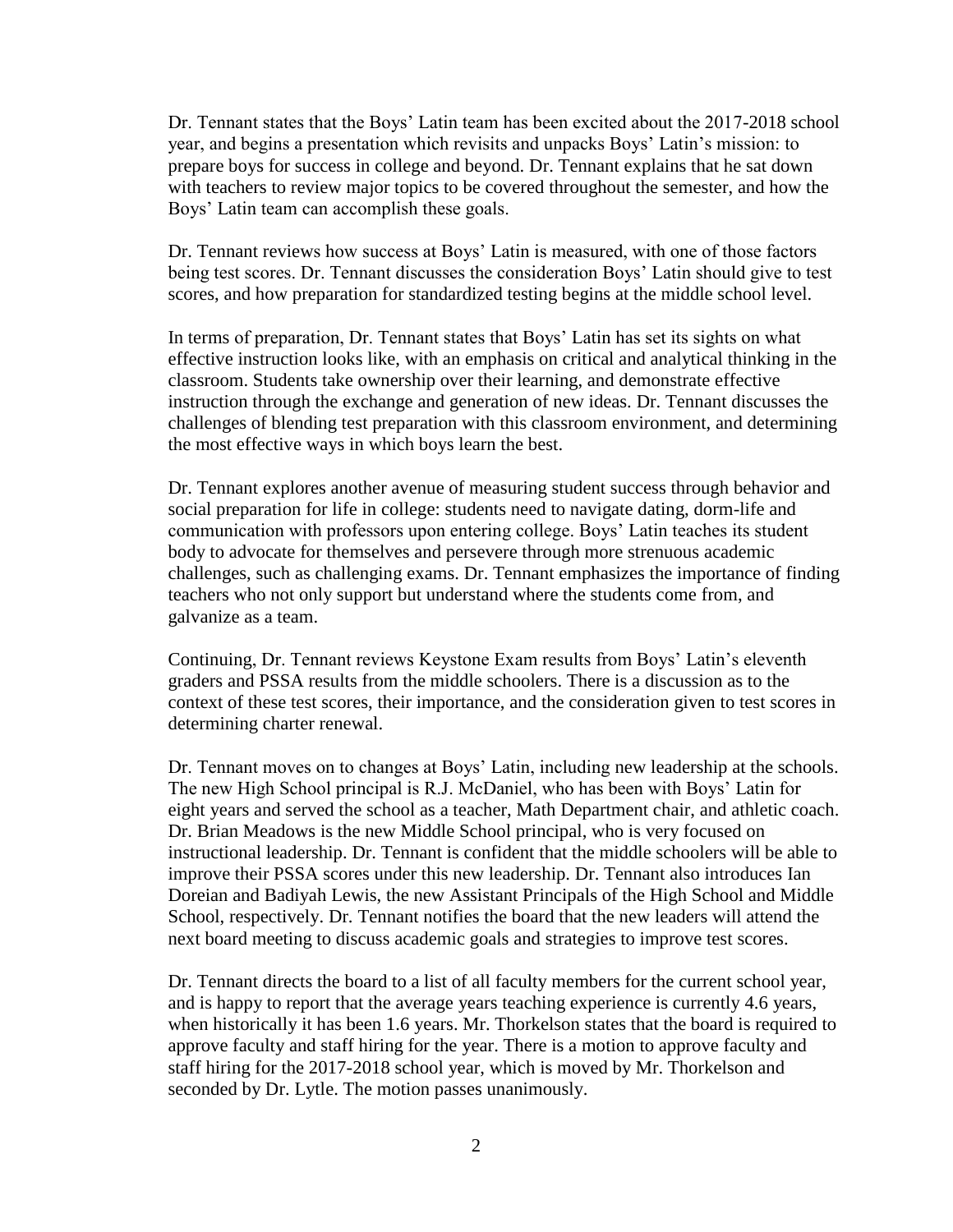Dr. Tennant then draws the board's attention to the academic calendar. He notes that schools are required to have 990 hours during the school year, and Boys' Latin has significantly more due to its extended school day: 1,152 hours at the Middle School and over 1,360 at the High School. There is a motion to adopt the 2017-2018 school calendar, which is moved by Ms. Randolph and seconded by Mr. Addis. The motion passes unanimously.

Dr. Tennant then discusses the charter renewal process. Last year, Boys' Latin's charter was approved for renewal with conditions. Dr. Tennant visited the Charter School Office to discuss the decision and the conditions with the Executive Director, DawnLynne Kacer. Dr. Tennant explains that they had a good conversation about shared goals and obstacles, and agreed on a way to move forward and partner together for the benefit of Boys' Latin's students. Dr. Tennant and Ms. Woodward then met with Lauren Iannuccilli who leads the charter renewal process, which was also a productive and promising meeting. Dr. Tennant feels hopeful about Boys' Latin's future relationship with the Charter School Office, and adhering to the conditions outlined in the charter renewal decision.

There is a discussion about the conditions outlined in the charter renewal decision.

Dr. Tennant concludes his presentation by going over the school's enrollment numbers, important dates on the school calendar, and an overview of the fall athletics program. Dr. Tennant attributes the expansion of the football team to the beautiful new field adjacent to the High School, and thanks Mr. Conwell for his tireless efforts in getting the field ready for use. Dr. Tennant states that batting cages will eventually be added to the field, along with a garage currently being outfitted into a weight room.

Dr. Tennant explains that the field will be used for more than athletics, as Boys' Latin is fortunate to partner with Greener Partners who has gotten students involved with gardening. Students have been cultivating mint, sage, cabbage, celery, and other vegetables. Dr. Tennant explains the ultimate goal is to set up a Boys' Latin farmer's market, wherein students learn valuable lessons in areas such as nutrition, science, wellness and marketing.

Dr. Tennant congratulates Cameron Craig-Williams and Joshua Williams, the first two students from the Boys' Latin Class of 2018 accepted into college.

Dr. Tennant concludes his presentation.

## III. Board Committee Reports

a. Finance – *Will Kontes and Kerry Woodward*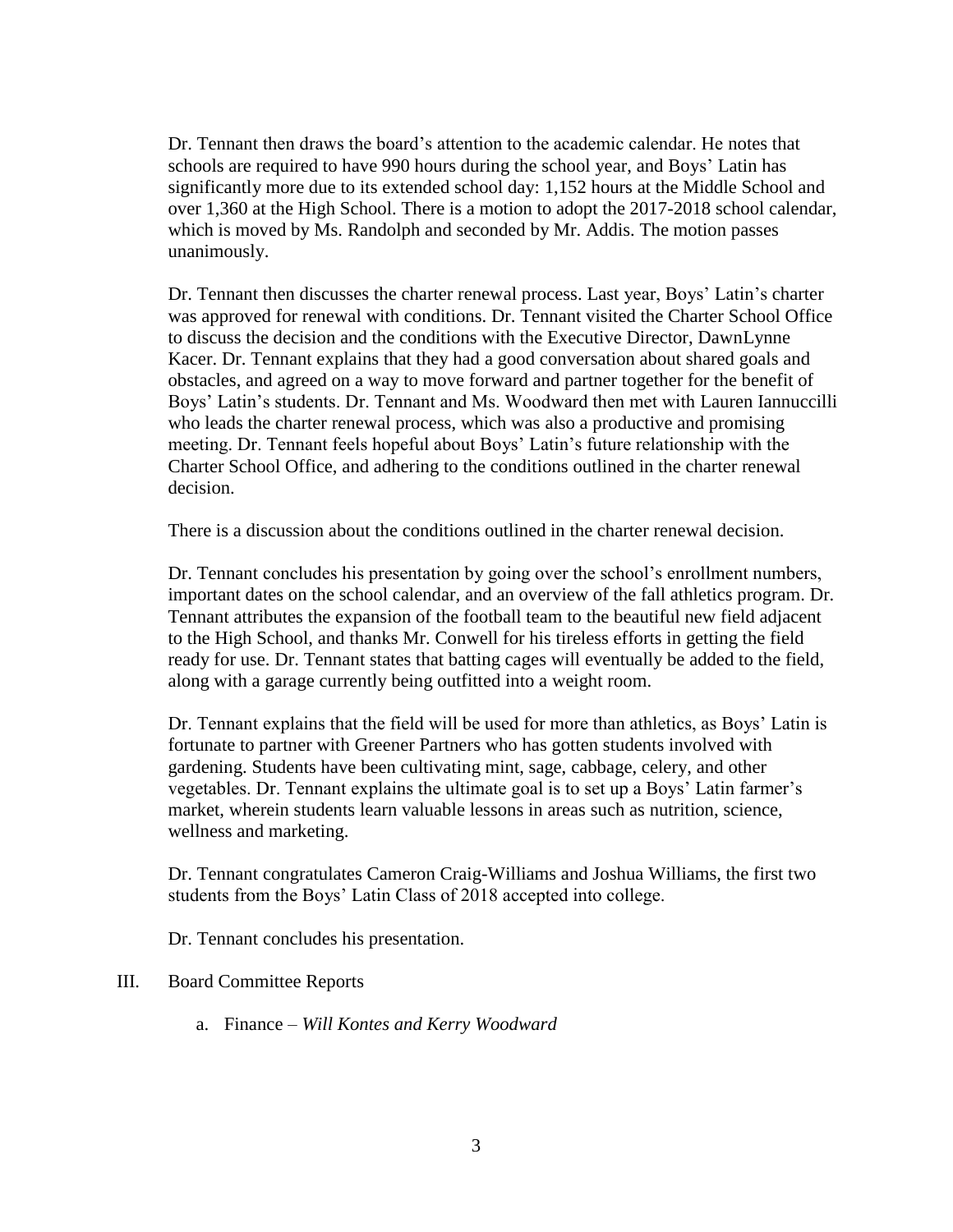Mr. Kontes begins by thanking the members of the committee, Messrs. South, Conwell, Thorkelson, Tennant, Diehl, Whisman and Ms. Woodward, who have met three times since the last board meeting to discuss a number of issues.

Mr. Kontes takes the board through the revised 2017-2018 budget, which does not reflect a lot of variance from the draft budget previously presented. Mr. Kontes explains that the committee will watch enrollment very carefully, which has an impact on the operating budget. Mr. Kontes states that Boys' Latin is in good financial shape for the year.

Ms. Woodward explains that back in April, the board made a motion to give authority to the finance committee to finalize the budget once they had gotten better clarity around revenues coming from the School District (which happened in July). Ms. Woodward states that the revised budget was adopted at a committee level, as the net income balance was greater than the amount designated for Boys' Latin to be compliant with its loan covenants.

Continuing, Ms. Woodward discusses Boys' Latin's Shared Services Agreement with the Boys' Latin Foundation. Ms. Woodward explains that "Boys' Latin Foundation" is the new name for the same non-profit, "Choice Academics." Ms. Woodward explains that Boys' Latin gave its 19 administrative employees the choice to opt out of the state retirement system in favor of a 403(b) plan, which is a cost-saver for Boys' Latin. Ms. Woodward states that 11 of 19 administrative employees opted in to the 403(b) plan, which will generate substantial savings for the school.

There is a motion to approve the Shared Services Agreement as written, which is moved by Mr. Kontes and seconded by Mr. Conwell. The motion passes unanimously.

There is a motion to remove Mr. Hardy as signatory on financial accounts, putting Ms. Woodward, Dr. Tennant and Mr. Whisman in his place. The motion is moved by Dr. Lytle and seconded by Mr. Oehrle. The motion passes unanimously.

Mr. Kontes then discusses refinancing the current bank debt. Mr. Kontes explains that the committee is currently looking at alternatives for Boys' Latin's current bank debt, and the committee plans on hiring an advisor to advocate on the school's behalf.

There is a motion to formally adopt the revised 2017-2018 budget as approved by the Finance Committee, which is moved by Dr. Lytle and seconded by Mr. Oehrle. The motion passes unanimously.

Mr. Kontes and Ms. Woodward conclude their presentation.

b. Development – *Colleen Smith*

Ms. Smith begins by stating that Boys' Latin is off to a good start this fiscal year as the school is over 30 percent towards its annual fundraising goal. Ms. Smith takes the board through the Development Report. Ms. Smith notes that the PSP grant came in, which will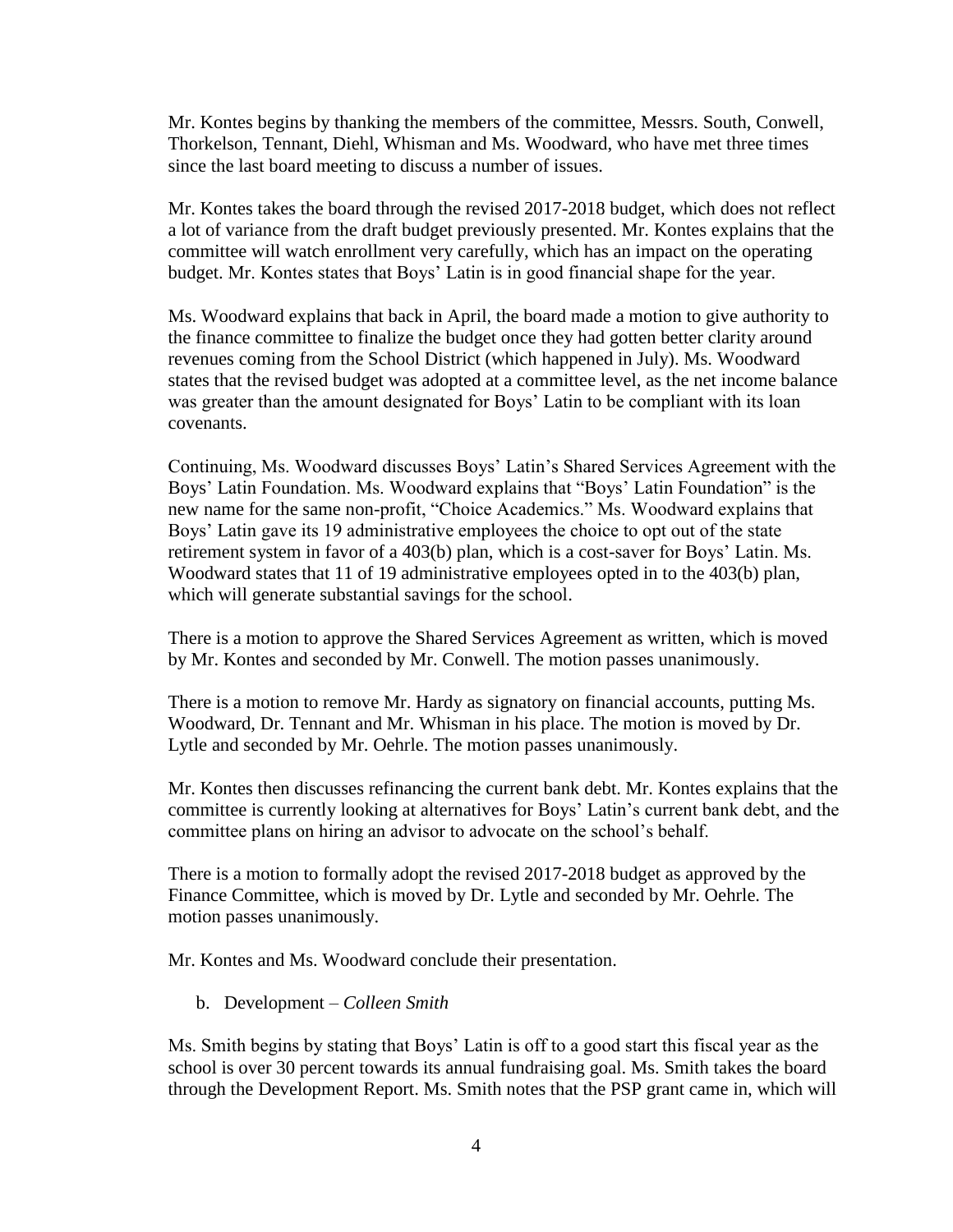help Boys' Latin with the leadership transition at the Middle School. Boys' Latin also received a generous contribution for the school's technology program. Ms. Smith notes a number of prospective donors within the report who give to Boys' Latin through the EITC program. Ms. Smith states that EITC giving occurs towards the end of the year.

There is a discussion on the EITC program, and which companies qualify to donate under the EITC program.

Continuing, Ms. Smith explains that the committee budgeted conservatively considering the change in leadership and any potential impacts on fundraising. Ms. Smith states that the committee hopes to gain new support.

Ms. Smith then discusses new Development Activities, which include: the *Quid Novi Newsletter*, which relays what's happening at Boys' Latin; an increased social media presence; direct giving to the Boys Latin Foundation; outreach in the form of an EITC mailing sent to approved businesses in the greater Philadelphia area; the annual appeal; and a *Decem Report*, Boys' Latin's ten-year progress report, which should be shared by mid-October.

Ms. Smith asks the board to save some important dates, including: the Fall School Visit on November 3, where a small group will first tour Overbrook and then tour Boys' Latin to compare the different school environments; Annual College Day on January 10; Annual Career Day on March 7; and the 2018 Fundraising Event scheduled for April 26.

Mr. Thorkelson urges the board to include graduation day on their calendars as well.

Ms. Smith concludes her presentation.

c. Parent Liaison Report – *Elaine Wells*

Ms. Wells begins by updating the board on an event that transpired this past June: Ms. Wells, along with group of 10 other concerned parents, grandparents, guardians and students, took a two-day trip to Harrisburg to find out where state representatives stood on HB97. HB97 revises charter oversight standards, which supports the expansion of good charters and elimination of ineffective charters. Ms. Wells explains that the group was cordial and well-received, and gave testimony in the offices of representatives from both political parties.

Ms. Wells was asked to serve on a panel with other parent leaders to give insight on streamlining a universal charter application, making it easier for parents and students during the application process. Previously, each charter had a different application of varying lengths and depths posing a frustrating challenge to applicants. Consolidating to a one-page form application will allow for parents to make a copy of one application to send to multiple schools.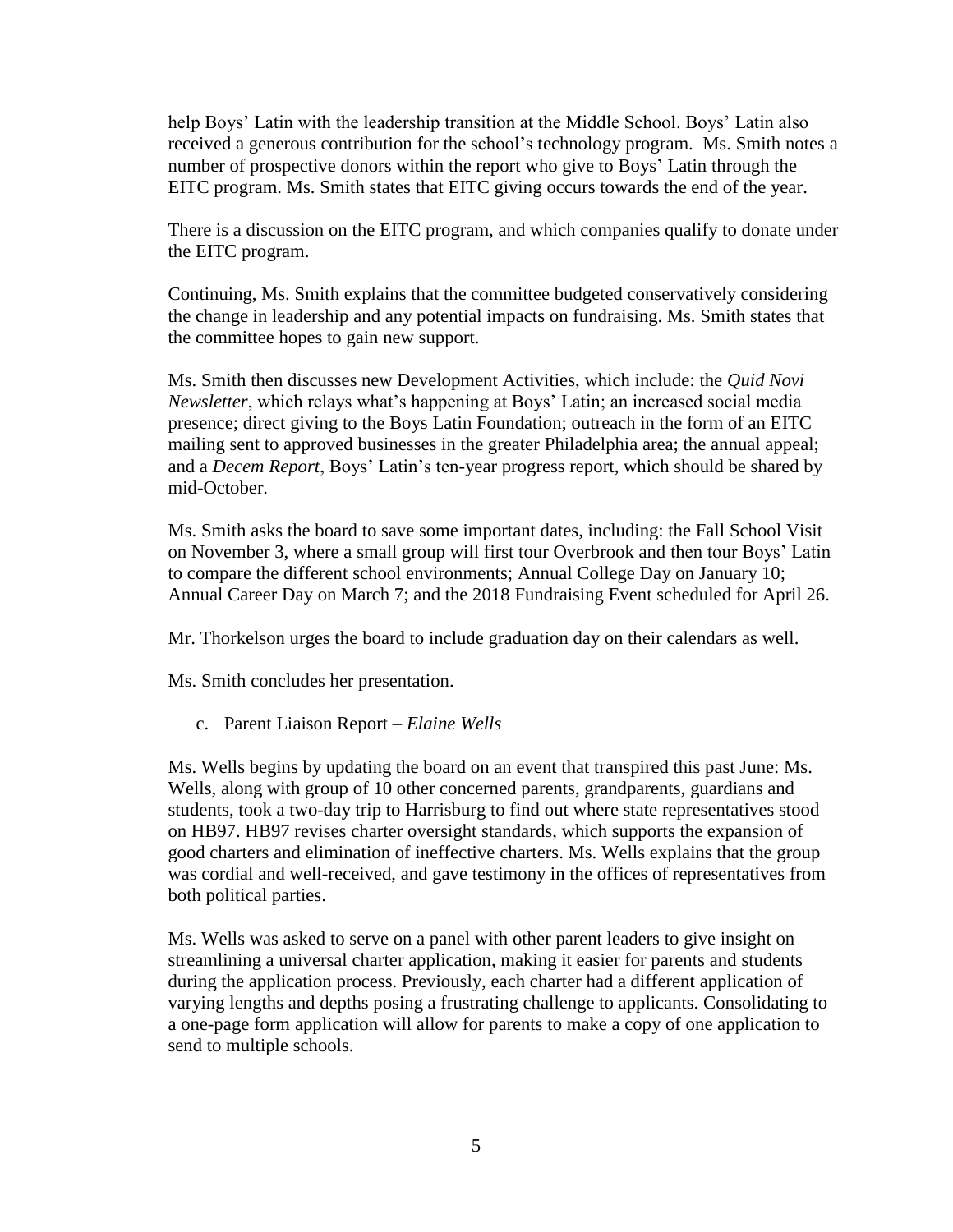Dr. Tennant adds that Boys' Latin has adopted the simpler one-page application, which is currently in its first year. Dr. Tennant states that this simpler application does not negatively affect Boys' Latin's application process.

Ms. Wells concludes her presentation.

d. Governance – *Albert Oehrle*

Mr. Oehrle begins by asking the board to approve the Internet Safety Policy, which is a policy that guarantees Boys' Latin's eligibility for the E-Rate Program. Ms. Smith adds that Boys' Latin has already been approved for funding under the E-Rate Program. There is a motion to approve the Internet Safety Policy, which is moved by Mr. Oehrle and seconded by Mr. Addis. The motion passes unanimously.

Continuing, Mr. Oehrle directs the board to the draft Gender Policy. Mr. Oehrle explains that this policy was proposed for Boys' Latin to address transgender and non-binary students who want to apply for admission.

There is a discussion regarding how this policy would affect Boys' Latin.

Mr. Oehrle states that this draft policy does not need to be acted upon today, and recommends that the committee send the draft to legal counsel who is familiar with these situations in the educational realm.

Switching gears, Mr. Thorkelson circulates the resume of potential board member for Boys' Latin, Wally Zimolong. Following a discussion on Mr. Zimolong's background, there is a motion to approve Mr. Zimolong as a board member, which is moved by Mr. Thorkelson and seconded by Ms. Randolph. The motion passes unanimously.

Mr. Oehrle concludes his presentation.

e. Academics – *Sally Randolph*

Ms. Randolph begins by explaining to the board that the Academics Committee is comprised of herself and Dr. Lytle, with the intent to strategize on improving test scores. Ms. Randolph asks the board for its advice throughout this process, as it can be a great resource for this committee.

Dr. Lytle notes the goal of the committee, which is to figure out how to help students perform better on tests. The committee believes success relates to having a demanding college prep curriculum starting in fifth grade, which includes physics, algebra and chemistry. Dr. Lytle discusses the challenges facing an urban school, and the process for curriculum design.